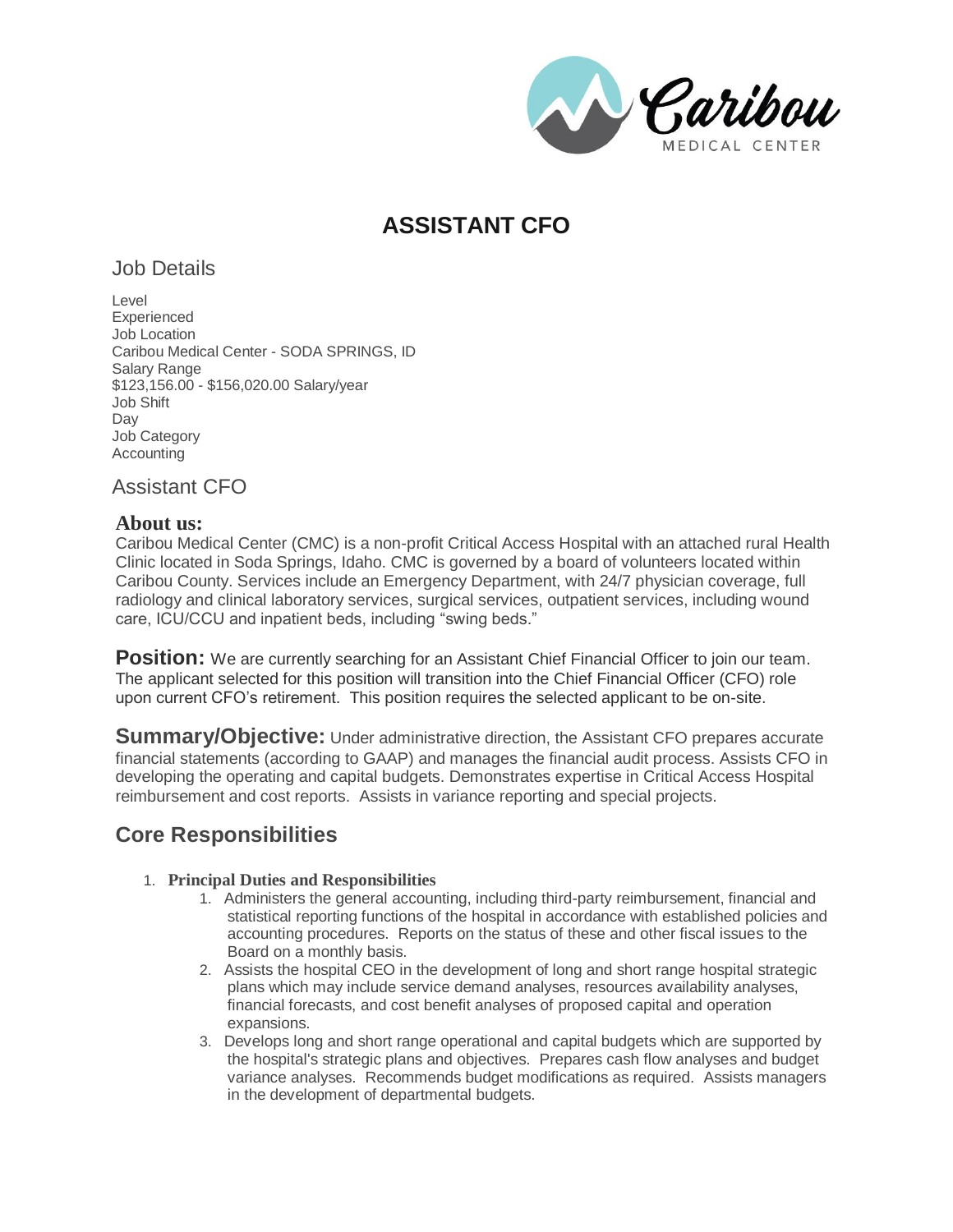

- 4. Monitors hospital fiscal performance in realizing established plans and objectives of the hospital. Identifies and reports undesirable trends and works with Administration to identify and implement corrective action plans.
- 5. Directs the preparation of internal financial reports including work papers for annual financial audit. Prepares timely financial reports in accordance with generally accepted accounting principles.
- 6. Directs the preparation of financial data and associated reports required by government and other regulating agencies including payroll tax reports, public disclosure reports, and third-party payer cost reports.
- 7. Complies with covenants and financial requirements associated with hospital financing arrangements.
- 8. Oversees and maintains accounting internal controls and other business office systems and procedures to provide uniform and correct internal reporting and safeguarding of hospital assets.
- 9. Consults and negotiates with third-party payers concerning hospital rates and managed care contracting.

#### 2. **Oversees financial performance of department(s).**

- 1. Prepares and monitors budgets.
- 2. Forecasts revenue and estimates expenses.
- 3. Ensures that departments receive monthly financial statements on a timely basis.
- 4. Ensure that department financials include key statistics and metrics, including volumes, hours worked, FTEs, cost per unit of service, etc.
- 5. Monitors monthly budget reports. Provides monthly variance reports.
- 6. Measures and evaluates departmental productivity.

#### 3. **Accounting**

- 1. Prepares timely and accurate monthly and yearly financial statements according to GAAP.
- 2. Prepare entries for contractual adjustment and allowances for bad debt.
- 3. Develop and maintain a fixed asset system to track assets and record depreciation.
- 4. Under CFO's direction, manager the audit process, including preparation of accurate and timely schedules for the year-end audit and cost reports.

#### 4. **Manages opportunities for performance improvement.**

- 1. Identifies opportunities for quality improvement.
- 2. Works with others to develop a plan of action.

## **General Responsibilities**

- 1. Completes required education/skill/competencies.
- 2. Attends and actively participates in interdepartmental meetings/education/competencies. Actively participates by giving constructive input.
- 3. Refers to and follows policies and procedures.
- 4. Participates in the development and attainment of departmental goals
- 5. Contributes to the overall functioning of CMC and the department by assisting where and when needed. Functions as a positive team player.
- 6. Maintains a clean, safe working environment.
- 7. Assists in QI/QA as requested including data collection.
- 8. Effectively communicates with other team members.
- 9. Completes required work accurately and in a timely manner.